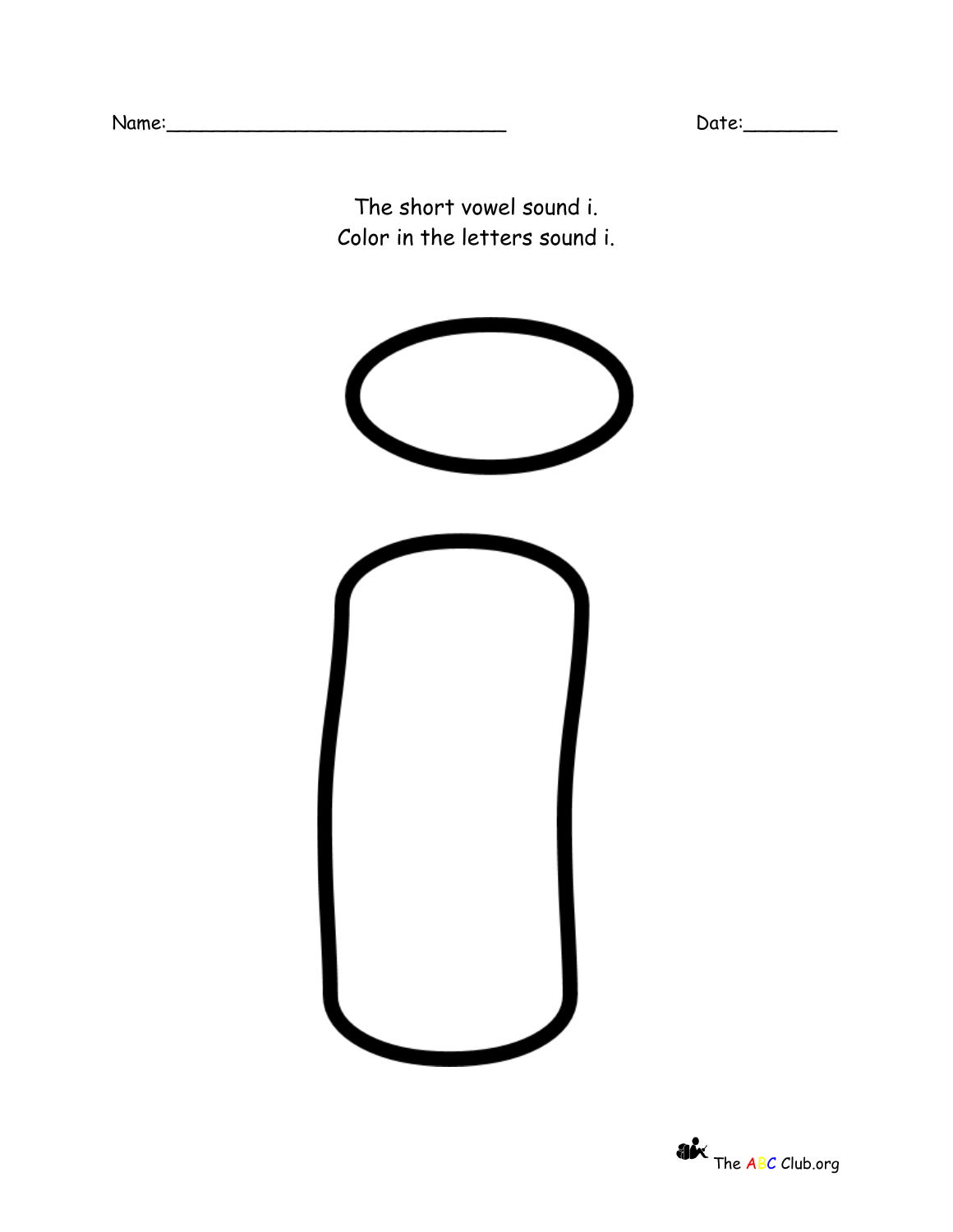The short vowel sound i. Trace the dots with a crayon, pencil or paint marker.





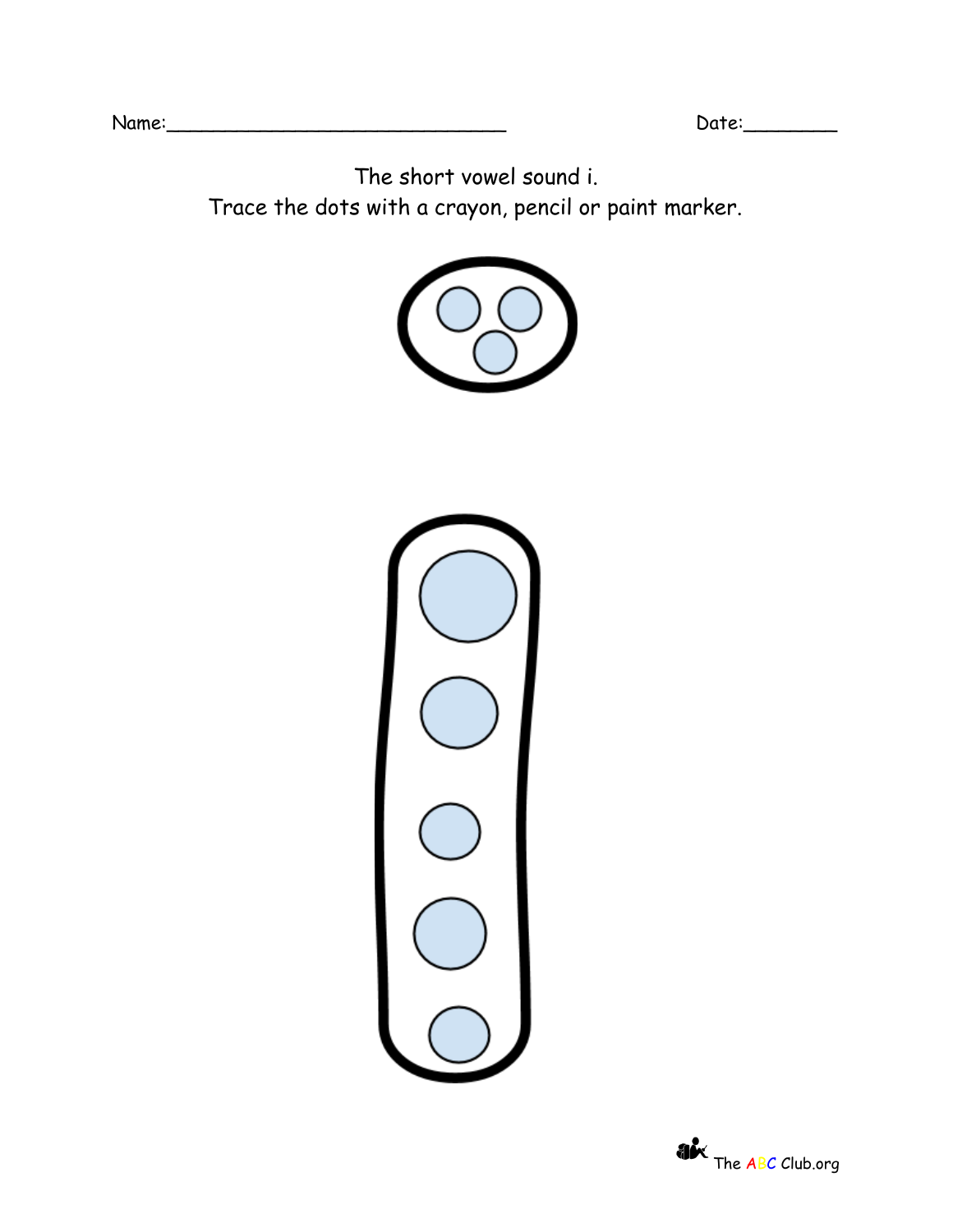| Name: |  |
|-------|--|
|       |  |

 $Date:$ 

The short vowel sound i. Vocabulary Development. Simple words that start with short vowel sound i.















fix kid

chin

fin

lip

win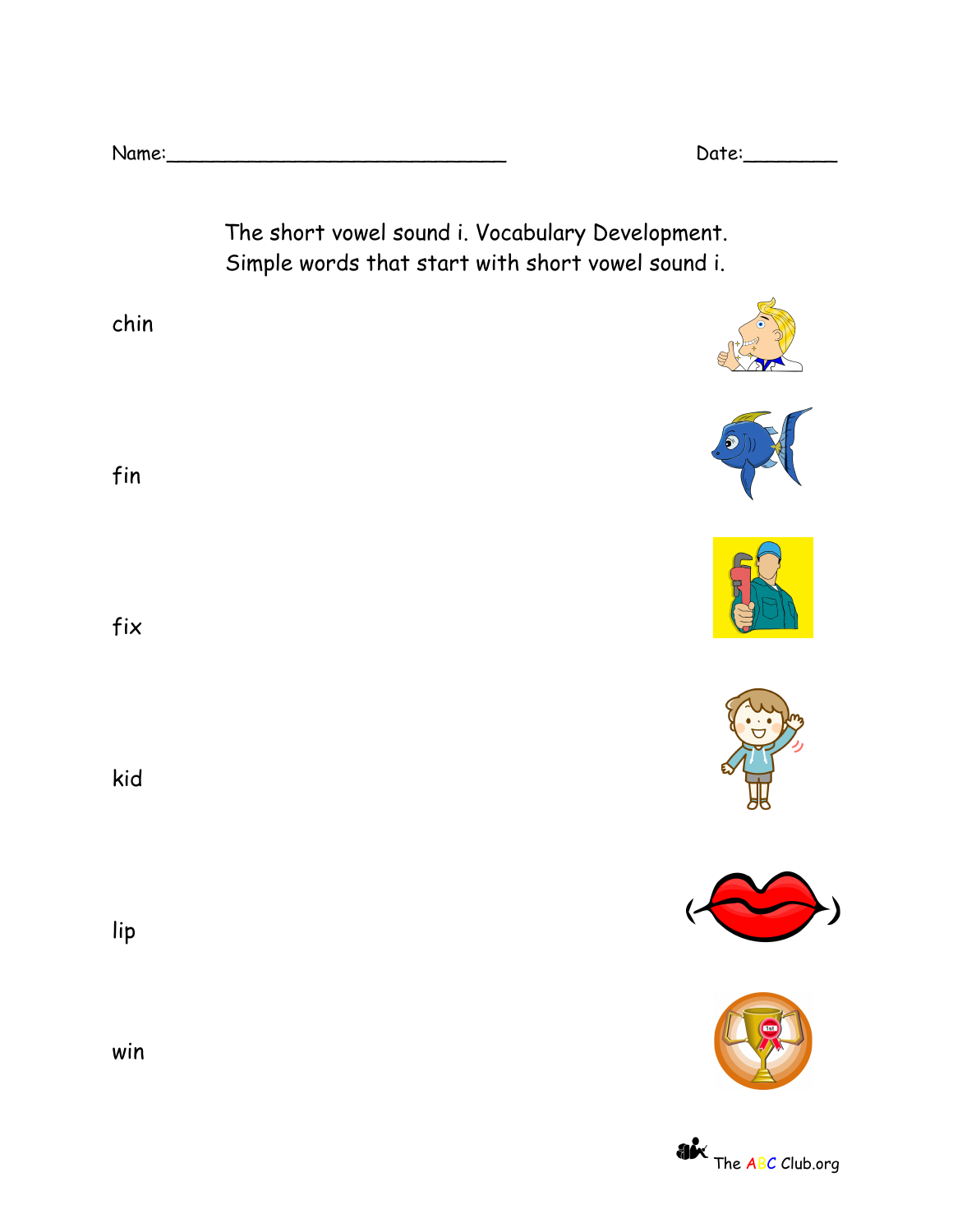| Name: |  |  |  |
|-------|--|--|--|

 $Date:$ 

## The short vowel sound i. Vocabulary Development. Draw a line from the word to the picture that matches the correct meaning.

| chin           | 5<br>5     |
|----------------|------------|
| fin            | <b>ast</b> |
| fix            |            |
| kid            |            |
| $\mathsf{lip}$ | $\bigcirc$ |
| win            |            |

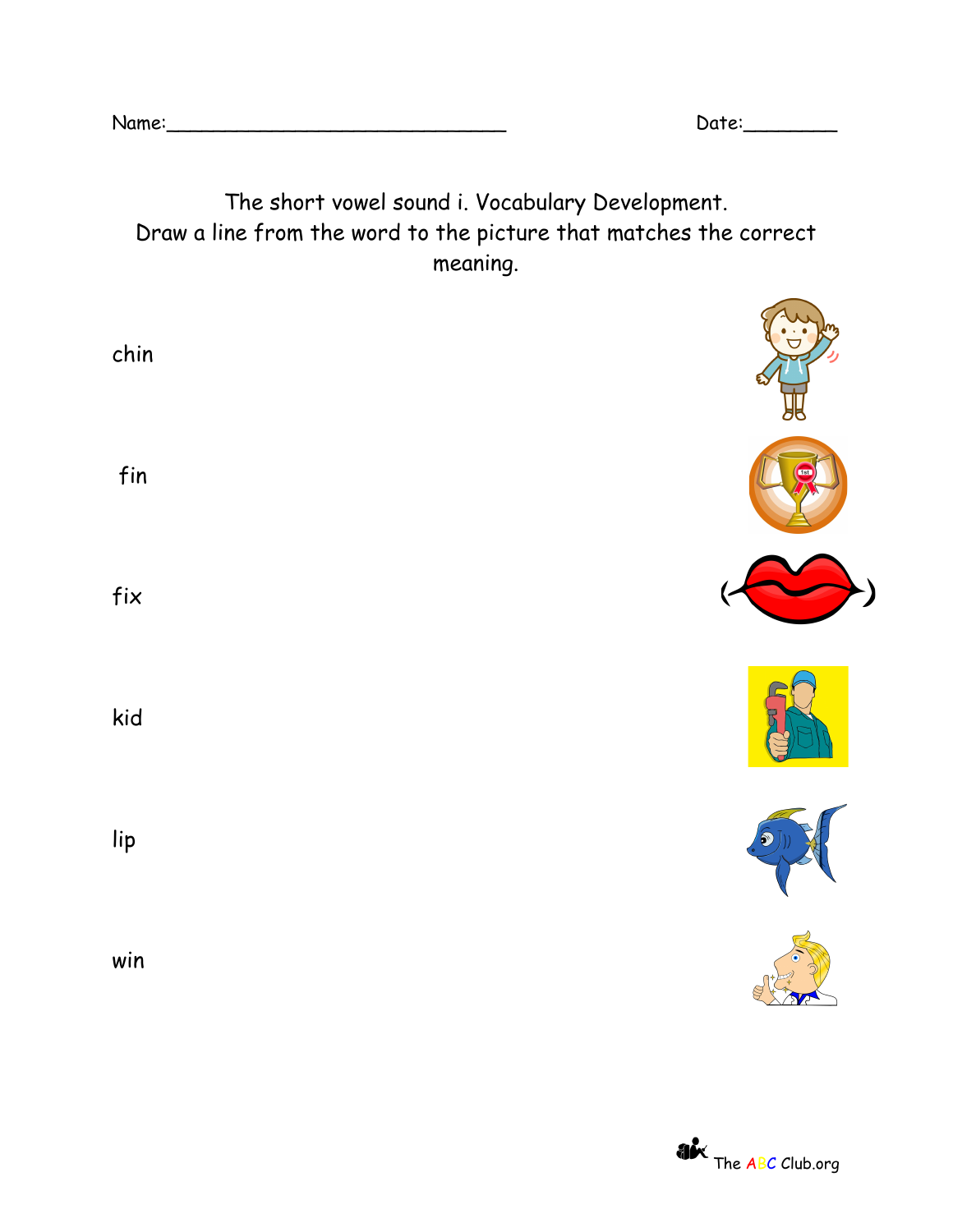The short vowel sound i. Vocabulary Development. Practice Writing the word 3x's each.

|                  | chin                                                                                                                                                                                                                                                                                          |
|------------------|-----------------------------------------------------------------------------------------------------------------------------------------------------------------------------------------------------------------------------------------------------------------------------------------------|
|                  | $\begin{array}{c} \begin{array}{c} \text{S}^{\text{b}} \\ \text{A} \end{array} \end{array}$ fin                                                                                                                                                                                               |
|                  | fix                                                                                                                                                                                                                                                                                           |
|                  | $\frac{1}{2}$ kid $\frac{1}{2}$ kid $\frac{1}{2}$ kid $\frac{1}{2}$ kid $\frac{1}{2}$ kid $\frac{1}{2}$ kid $\frac{1}{2}$ kid $\frac{1}{2}$ kid $\frac{1}{2}$ kid $\frac{1}{2}$ kid $\frac{1}{2}$ kid $\frac{1}{2}$ kid $\frac{1}{2}$ kid $\frac{1}{2}$ kid $\frac{1}{2}$ kid $\frac{1}{2}$ k |
|                  |                                                                                                                                                                                                                                                                                               |
| $(\bullet \circ$ | win                                                                                                                                                                                                                                                                                           |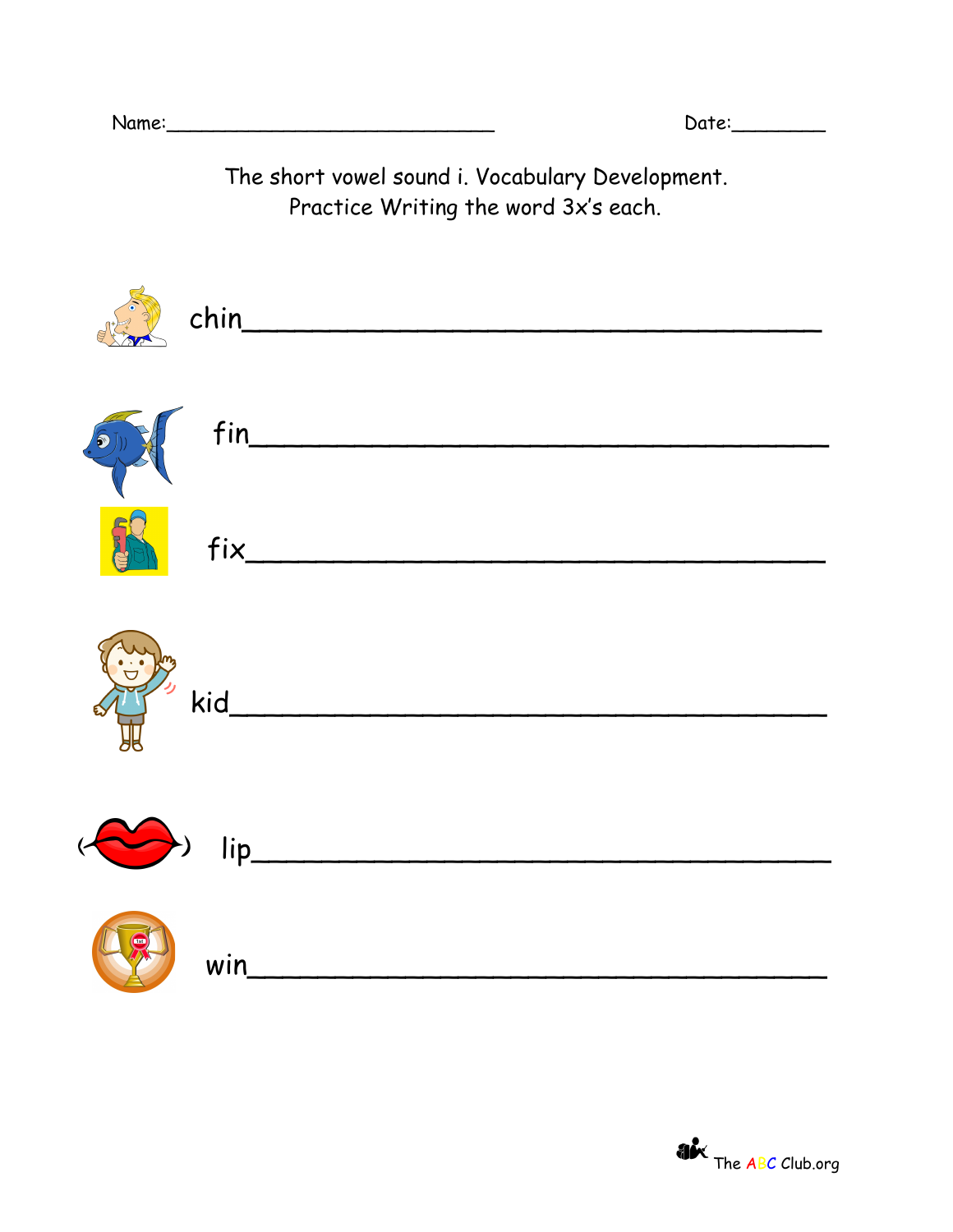

\_\_\_\_\_\_\_\_\_\_\_\_\_\_\_\_\_\_\_\_\_\_\_\_\_\_\_\_\_\_\_

Write the words you've circled: